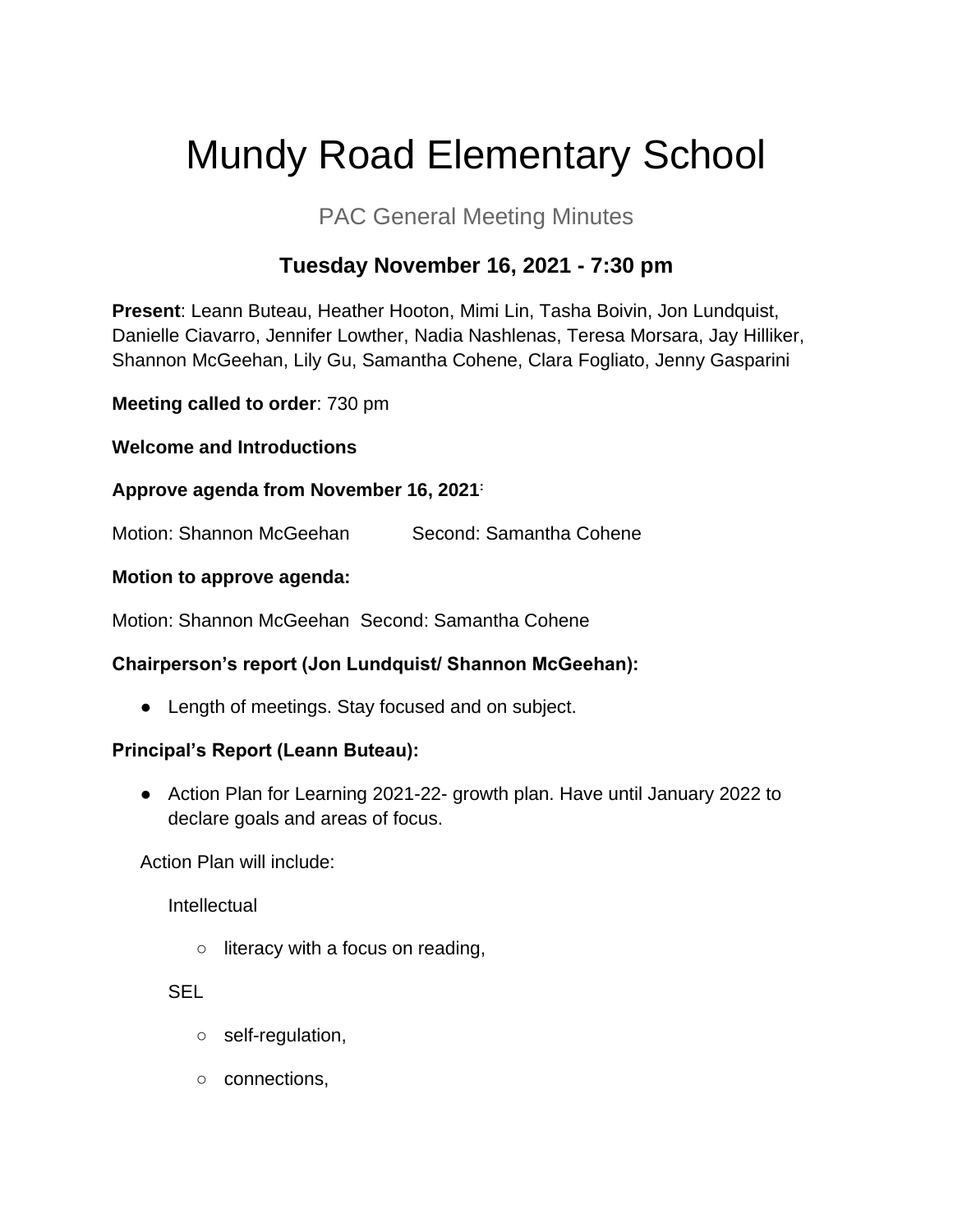#### Indigenous

- Embedding content.
- First People's principles.
- Proposed Reporting Order Changes- changes will come into effect next year, 2022-2023. Changes will include; One provincial proficiency scale, Initial learning update required first 25 percent of instructional time, there will be 5 learning updates a year, 2 can be informal, 3 need to be written, Student self-assessment and goal setting will be from K-12, Individual education reporting requirements aligned, " IE" used to indicate insufficient evidence of learning.
- My ED Family Portal: Starting next week, families will be able to access report cards, Individual Education Plan's through the Family Portal. Report cards will no longer be printed off and sent home. Only legal guardians will have access. Early next week Leann will send out directions to all parents of Mundy Road on setting up your family portal account.
- Scholastic bookfair: will be virtual. Families will receive a link to an online catalogue.
- Gingerbread Houses: Each class will have 2-3 parent volunteers. Kindergarten classes will be in the gym.
- Pancake Breakfast: PAC will be paying for pancake breakfast. Denny's will be individually packing pancakes. Parents will be picking up from Denny's and delivering to the school.
- Winter concerts: will be videotaped and a link will be sent out to families a week prior to the last day of class. Link will be available for a limited time. Children will sing with a mask on.
- Food Drive- Leadership students and Mr. Deutschmann are going into classes next week to advertise. 3 or 4 Mundy Road families needing support this year.
- Wish List- staff are submitting wish list to present to the PAC at the next meeting.
- Graffiti- Coquitlam RCMP are actively searching for the culprit and increasing surveillance of the school. Working with community to keep a closer watch on the school yard.

## **Treasurer's Report (Samantha Cohene):**

- Will send in current budget report.
- Need to find ways to track what we are making.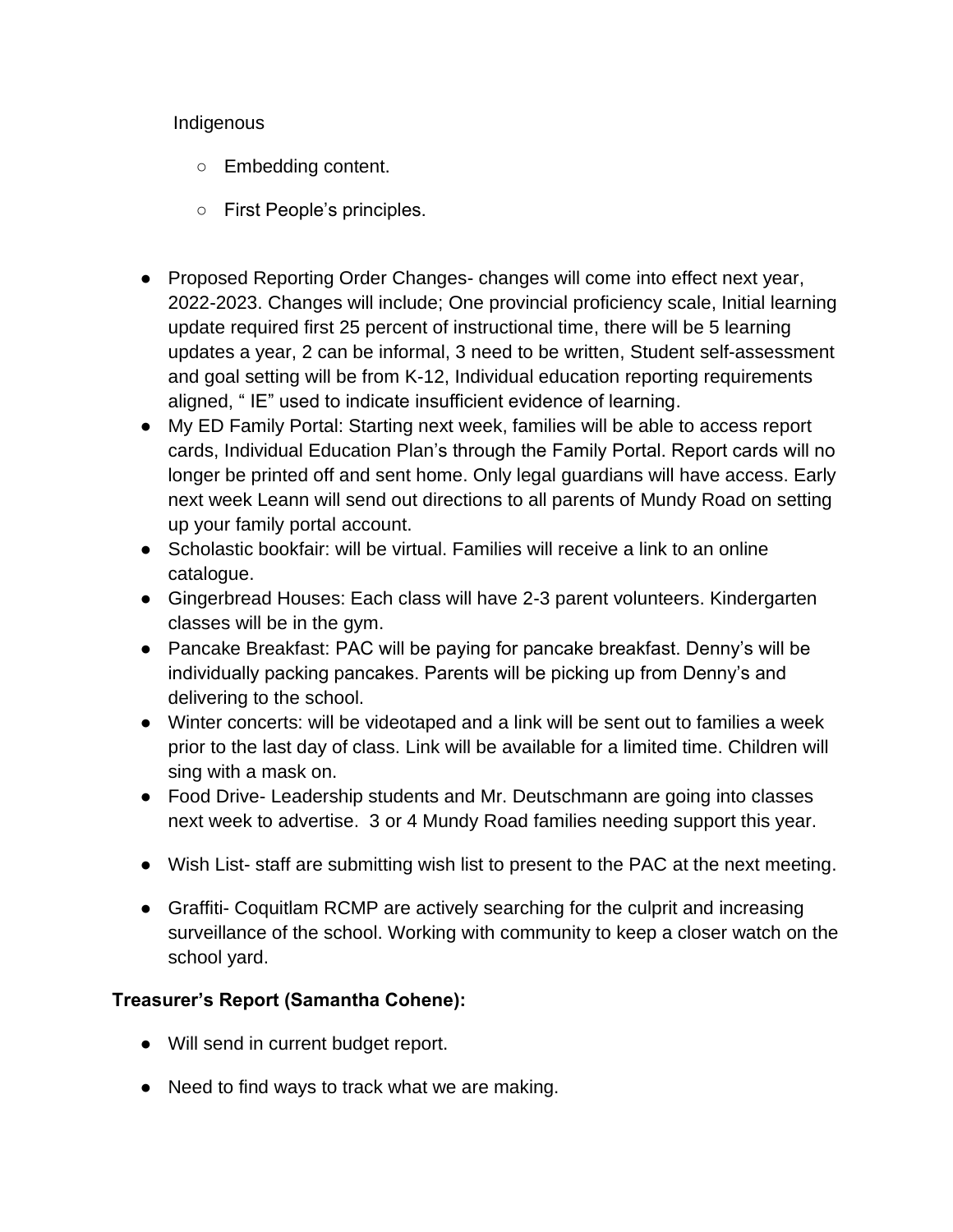- Nadia will contact hot lunches to see if there is a way to receive a report on what our profits are.
- Cheques: Danielle needs a cheque for the popcorn.

## **Volunteer Coordinator (Jenny Gasparini):**

- Next staff appreciation day will be hosted by Division 1 on November 17th.
- No other updates.

## **DPAC (Clara Fogliato and Amy Jaeggle):**

- Action Plan for Learning (as discussed by Leann)
- Reporting Changes (as discussed by Leann)
- Covid update (vaccine)- C43 will not be mandating teachers to get vaccinated.
- Theme for 2021-2022: "Reconnecting with the Community".

## **Online Ordering Administrator (Nadia Nashlenas):**

- Currently 197 out of 203 students registered.
- Current events include hot lunch/treat days, pancake breakfast and emergency preparedness packs.
- Welcome/Login pages have been updated to include links to other fundraisers
- Some documents added for parents to access- PAC meeting minutes, School newsletters, fundraiser flyers.
- Mundy Road website has been updated with the correct link to mundy.hotlunches.net.

## **Hot Lunch (Danielle Ciavarro)**

- 118 orders were placed for Frozen Yogurt Day
- 153 orders were placed for A&W
- 146 orders for Popcorn Day
- New vendors have been contacted for Hot Lunch and Treat Days for the New Year
- Next batch of dates should be available on Hot Lunches at the beginning of December.
- Parents can make a donation under each lunch or treat day.

## **Safety Coordinators (Mimi Lin & Jennifer Lowther):**

● Report: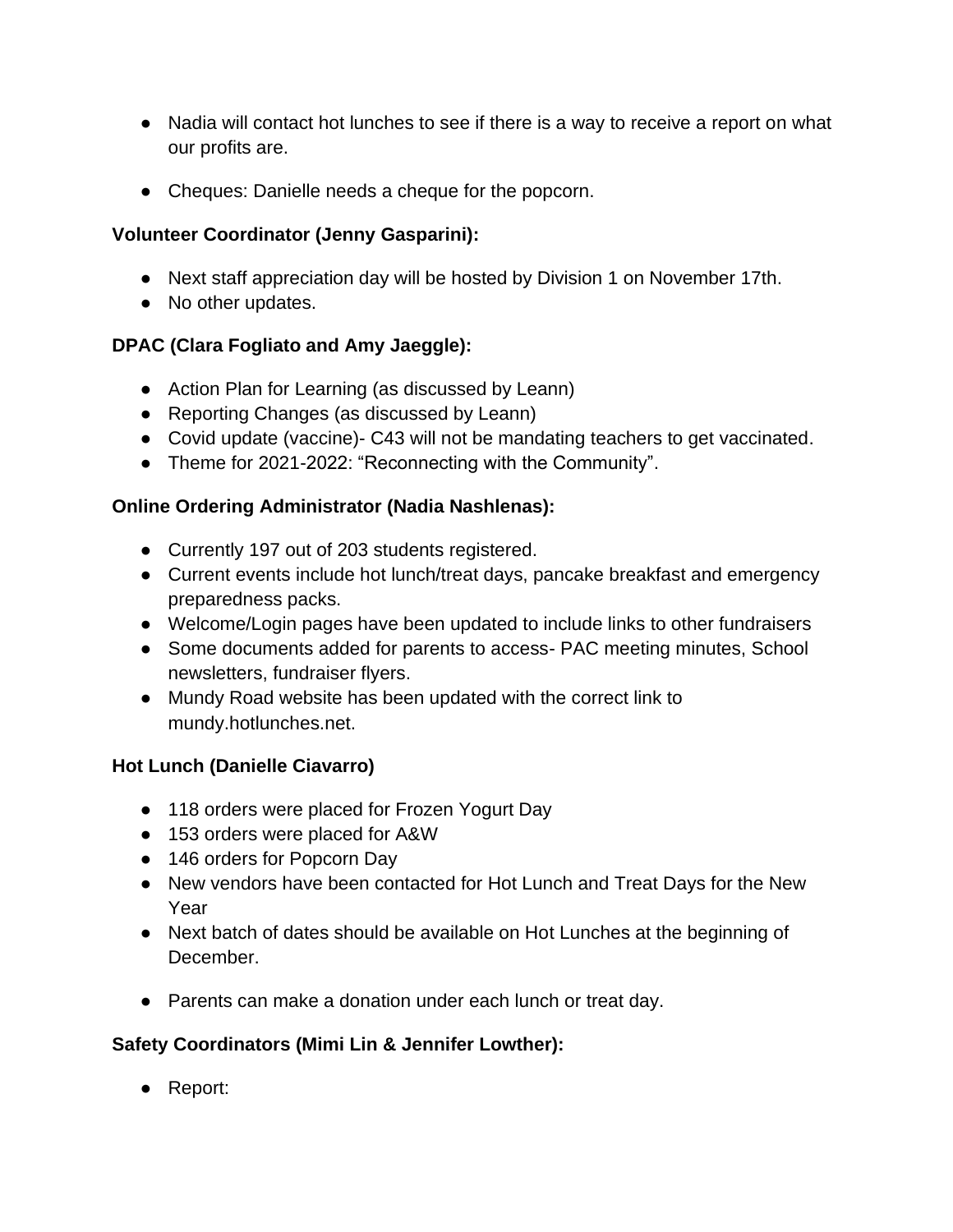- Parking complaint for tri-cities speed watch and Coquitlam By-law enforcement
- $\circ$  Parking concerns from residents: 2m is required from the edge of the driveway. Community Residents would appreciate parents abiding by this rule.
- Halloween Safety tips went in the newsletter
- Southbound School Zone Sign tree branch blocking visibility removed
- Held meeting with Kyle Kijowski, by-law officer. He is supportive of our initiatives and helping to connect us to the right people.
- Ongoing initiatives
	- Traffic flags on school zone signs (no update)
	- Reflective stickers/Pedestrian Safety awareness talk
		- ACTION ITEM: consider purchasing reflective slap bands- Jennifer will send out a Microsoft forms document via email to PAC executive to allow for a vote. Will discuss at the next PAC meeting.
- Stretch Initiatives Continue
	- Volunteer cross guard program
	- Flashing lights on Mundy Road cross walk
	- Speed radar signs
	- Increase signage on Austin to raise awareness of the school zone
	- Constable Scarecrow- cut out of a RCMP officer

## **Merchandising Coordinator (VACANT):**

## **Social Coordinator (Lindsay Gallo):**

- 44 total responses to Escape Rooms
- Sprinkle Kindness Campaign for the children
- Lyndsay to look into organizing an event for Mundy Road families.
- Created graphics for upcoming Santa Breakfast, Coffee and Popcorn

## **Emergency Preparedness (Jay Hilliker):**

- Emergency Kits donations are currently at \$595.00
- We will be asking teachers to make a note in kid's planners regarding care packs
- In regard to the classroom ventilation information, I received to address parent questions: "they are running off CO2 sensors, with 30% damper opening now. These are mostly vertical univents with 1100-1200 cfm. This translates into 400 cfm outside air, which should be 3 air changes per hour of outside fresh air, which meets Ashrae guidelines and keeps CO2 levels in control.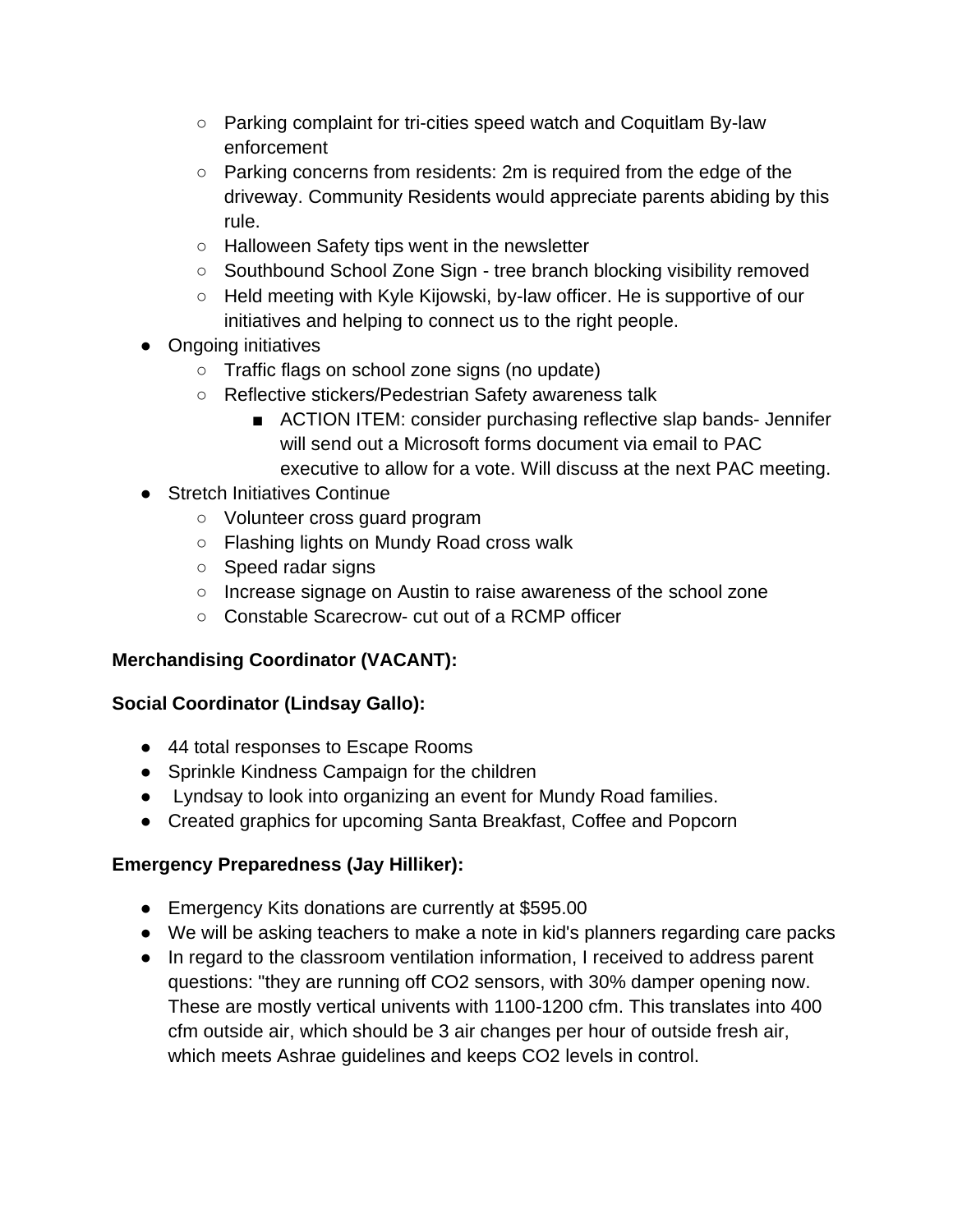It is indeed correct, that we were running our systems until the end of Oct to 100% outside fresh air, which gave us 9 outside fresh Air changes per hour. " - Rizwan Shawl, Manager of Maintenance – Mechanical - Projects

#### **Fundraising (Heather Hooton)**

- Trying to gain access to Fund script and the pop bottle fundraiser.
- Needs to be a transition plan when someone takes over as fundraiser coordinator.
- Lack of notes/binder on fundraiser committee. Heather will work on creating a binder for fundraiser committee.
- No Christmas Market this year.

## **Communications Coordinator (Serena Boivin)**

- Newsletters are now being sent out every two weeks. The next newsletter is November 26th; please continue to send me information to compile by Wednesday morning before the newsletter is sent out.
- Donation letter will be sent out next week. Naida will look at having the donation request on hot lunches.net website.

## **Parent Education Coordinator (Shannon McGeehan):**

- Saleema Noon is arranged for March 7th, parent portion.
- There will be no in class education for students this year as Leann provided the update that in the BC School Curriculum, sexual health is not a yearly event so the teachers will not be including it this year.
- Will look at education sessions in January.

#### **New Business:**

● Jon will send out an email to determine if we will have a December PAC meeting.

#### **Open Discussion/Old Business:**

• Discussed donations to Mundy Road, parents have the option to specify how they would like their money allocated.

#### **Motion to adjourn**: all